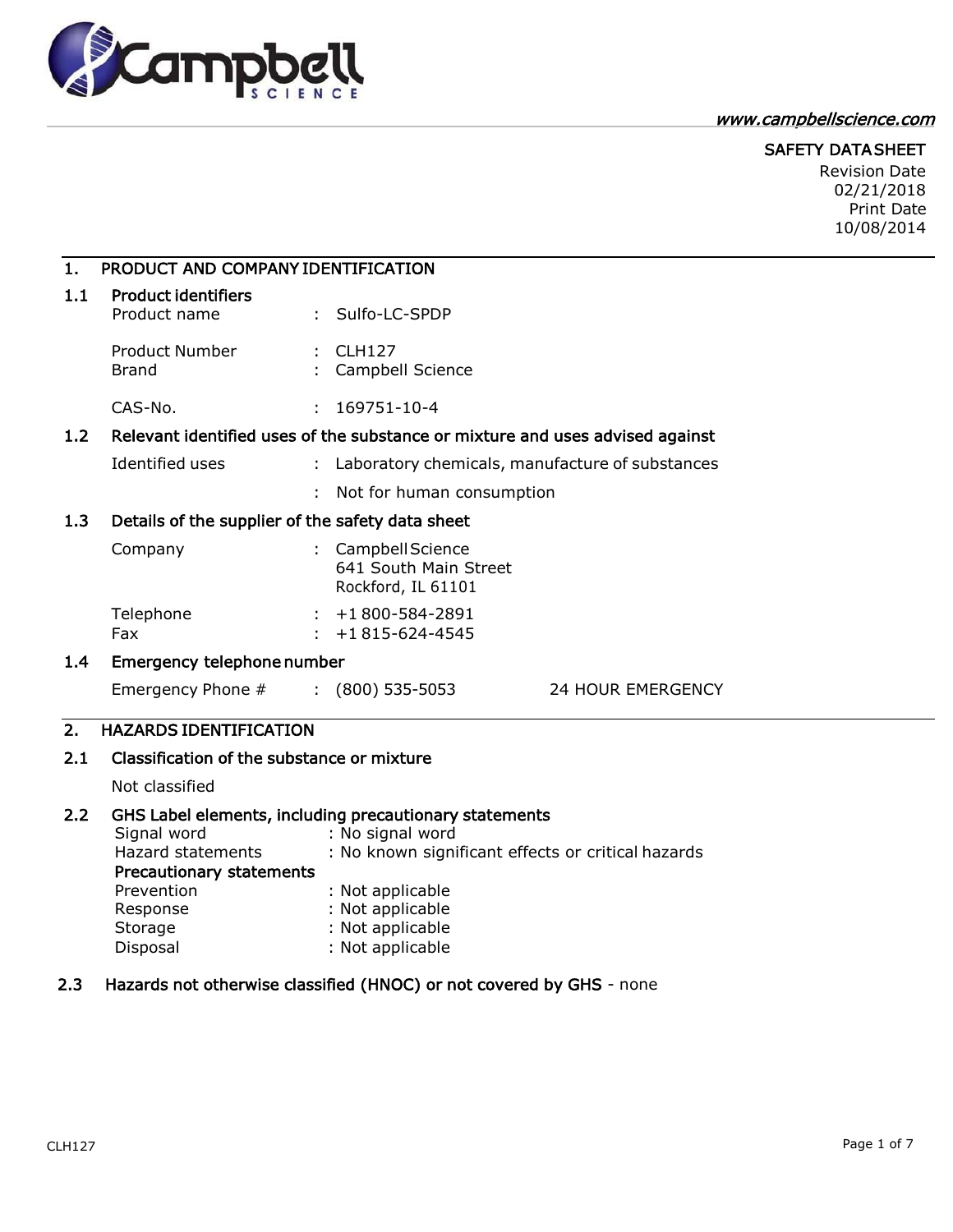## 3. COMPOSITION/INFORMATION ON INGREDIENTS

## 3.1 Substances

Synonyms:

Sulfosuccinimidyl-6-[3-(2-pyridyldithio)propionamido]hexanoate

## 4. FIRST AID MEASURES

## 4.1 Description of first aid measures

### General advice

Move out of dangerous area.

### If inhaled

If breathed in, move person into fresh air. If not breathing, give artificial respiration.

### In case of skin contact

Wash off with soap and plenty of water.

### In case of eye contact

Rinse thoroughly with plenty of water for at least 15 minutes.

### If swallowed

Never give anything by mouth to an unconscious person. Rinse mouth with water.

# 4.2 Most important symptoms and effects, both acute and delayed

The most important known symptoms and effects are described in the labeling (see section 2.2) and/or in section 11.

4.3 Indication of any immediate medical attention and special treatment needed no data available

# 5. FIREFIGHTING MEASURES

## 5.1 Extinguishing media

## Suitable extinguishing media Use water spray, alcohol-resistant foam, dry chemical or carbon dioxide.

5.2 Special hazards arising from the substance or mixture Carbon oxides, nitrogen oxides (NOx), Sulfur oxides, Metal oxide/oxides

### 5.3 Advice for firefighters

Wear self contained breathing apparatus for firefighting if necessary.

# 5.4 Further information

no data available

## 6. ACCIDENTAL RELEASE MEASURES

## 6.1 Personal precautions, protective equipment and emergency procedures

Use personal protective equipment. Avoid dust formation. Avoid breathing vapors, mist or gas. Ensure adequate ventilation. Evacuate personnel to safe areas. Avoid breathing dust. For personal protection see section 8.

#### 6.2 Environmental precautions Do not let product enter drains.

## 6.3 Methods and materials for containment and cleaning up Pick up and arrange disposal without creating dust. Sweep up and shovel. Keep in suitable, closed containers for disposal.

## 6.4 Reference to other sections

For disposal see section 13.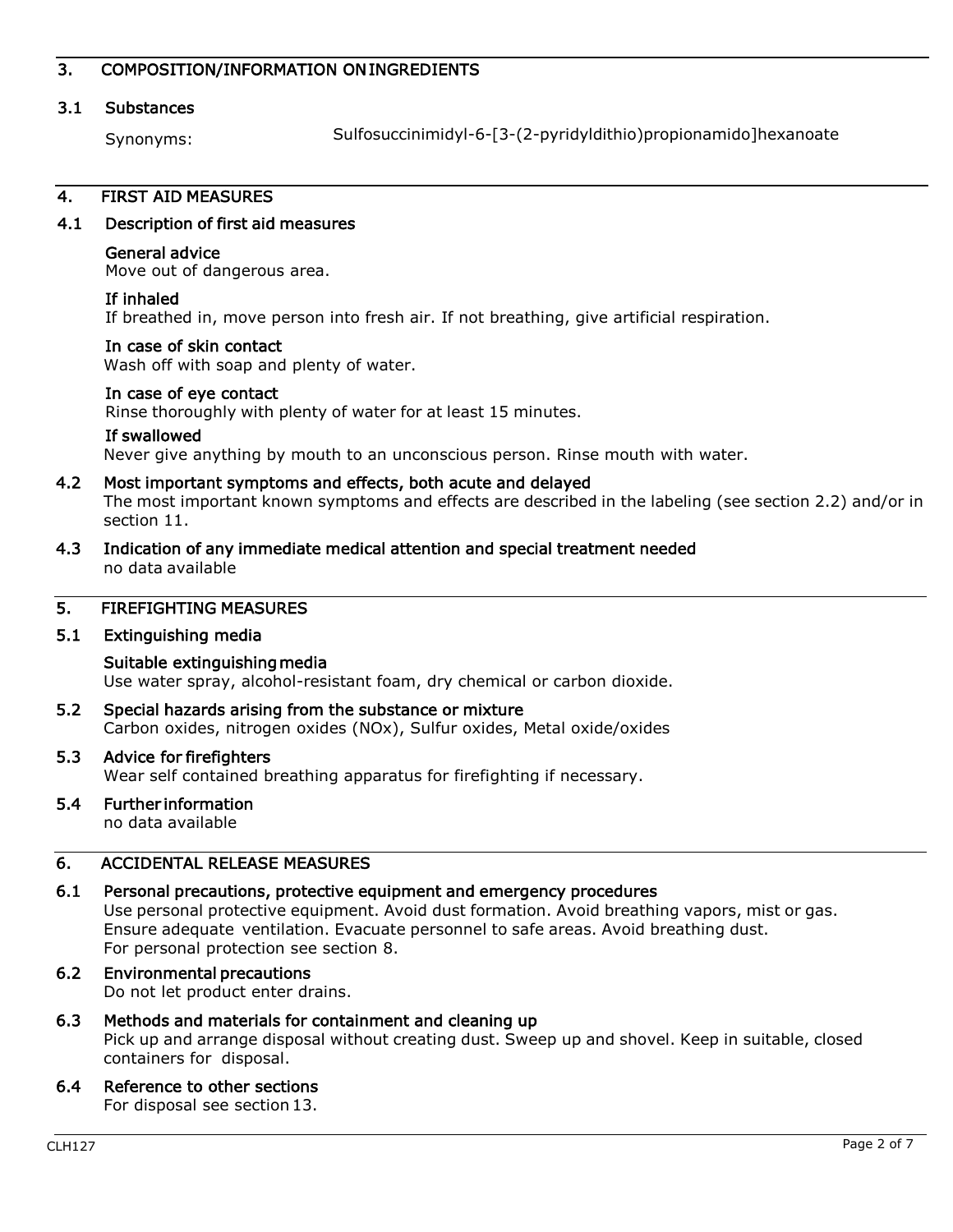## 7. HANDLING AND STORAGE

## 7.1 Precautions for safe handling

Avoid contact with skin and eyes. Avoid formation of dust and aerosols. Provide appropriate exhaust ventilation at places where dust is formed. For precautions see section 2.2.

### 7.2 Conditions for safe storage, including any incompatibilities

Keep container tightly closed in a dry and well-ventilated place. Do not store above -20 °C (-4 °F).

### 7.3 Specific end use(s)

Apart from the uses mentioned in section 1.2 no other specific uses are stipulated.

### 8. EXPOSURE CONTROLS/PERSONAL PROTECTION

### 8.1 Control parameters

### Components with workplace control parameters

Contains no substances with occupational exposure limit values.

### 8.2 Exposure controls

### Appropriate engineering controls

Handle in accordance with good industrial hygiene and safety practice. Wash hands before breaks and at the end of workday.

### Personal protective equipment

## Eye/face protection

Tightly fitting safety goggles. Faceshield (8-inch minimum). Use equipment for eye protection tested and approved under appropriate government standards such as NIOSH (US) or EN 166(EU).

### Skin protection

Handle with gloves. Gloves must be inspected prior to use. Use proper glove removal technique (without touching glove's outer surface) to avoid skin contact with this product. Dispose of contaminated gloves after use in accordance with applicable laws and good laboratory practices. Wash and dry hands.

### Body protection

Impervious clothing, the type of protective equipment must be selected according to the concentration and amount of the dangerous substance at the specific workplace.

### Respiratory protection

For nuisance exposures use type P95 (US) or type P1 (EU EN 143) particle respirator. For higher level protection use type OV/AG/P99 (US) or type ABEK-P2 (EU EN 143) respirator cartridges. Use respirators and components tested and approved under appropriate government standards such as NIOSH (US) or CEN (EU).

### Control of environmental exposure

Do not let product enter drains.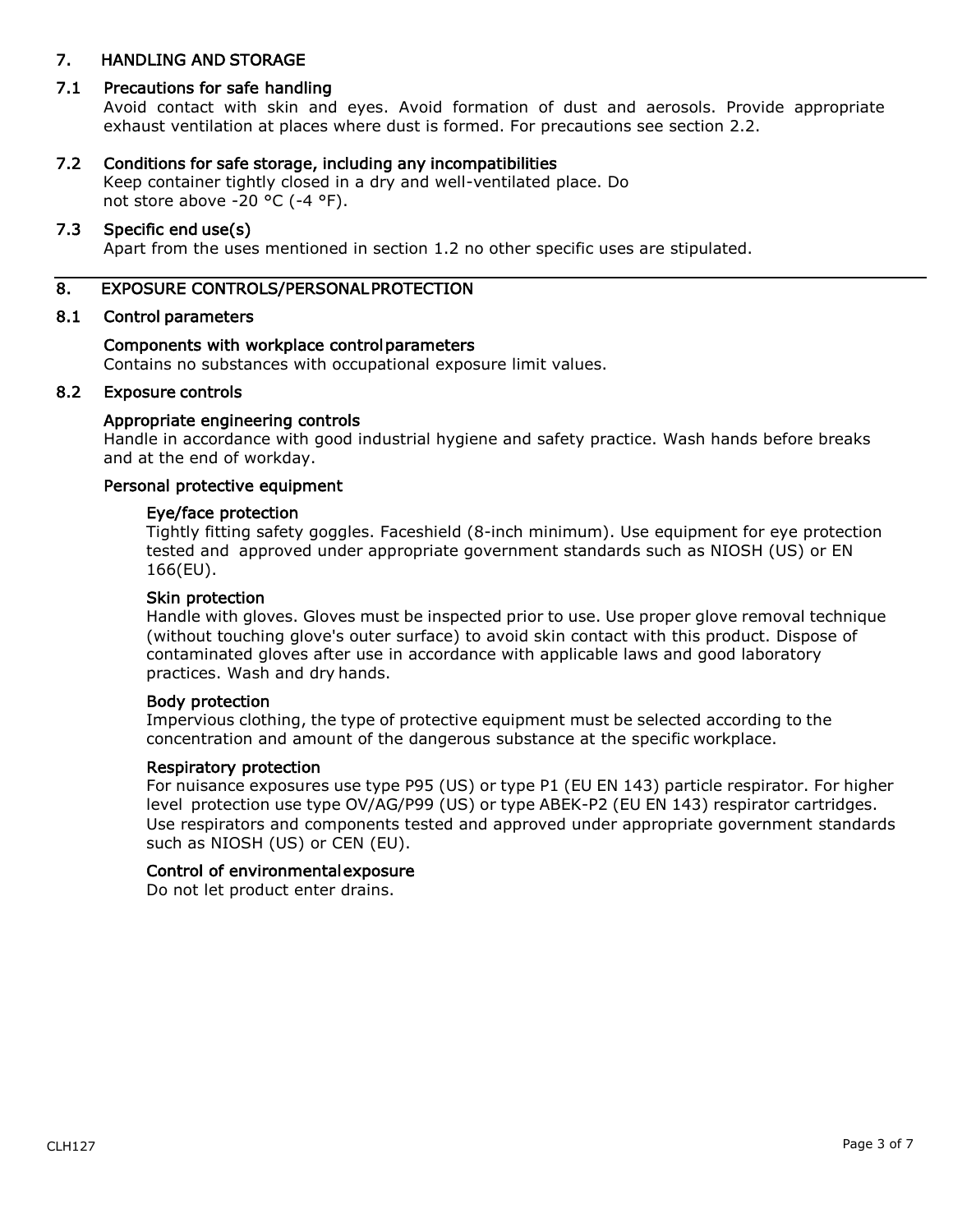# 9. PHYSICAL AND CHEMICAL PROPERTIES

# 9.1 Information on basic physical and chemical properties

|         |                                                 | Form: powder                           |
|---------|-------------------------------------------------|----------------------------------------|
| a)      | Appearance                                      | Color: white, tan                      |
| b)      | Odor                                            | no data available                      |
| c)      | Odor Threshold                                  | no data available                      |
| d)      | pH                                              | no data available                      |
| e)      | Melting point/freezing point                    | no data available                      |
| f)      | Initial boiling point and boiling range         | no data available                      |
| g)      | Flash point                                     | no data available                      |
| h)      | Evaporation rate                                | no data available                      |
| i)      | Flammability (solid, gas)                       | no data available                      |
| j)      | Upper/lower flammability or explosive<br>limits | no data available                      |
| k)      | Vapor pressure                                  | no data available                      |
| $\vert$ | Vapor density                                   | no data available                      |
| m)      | Relative density                                | no data available                      |
| n)      | Water solubility                                | Soluble in hot and cold water (95 g/L) |
| o)      | Partition coefficient: n- octanol/water         | no data available                      |
| p)      | Auto-ignition temperature                       | no data available                      |
| q)      | Decomposition temperature                       | no data available                      |
| r)      | Viscosity                                       | no data available                      |
| s)      | <b>Explosive properties</b>                     | no data available                      |
| t)      | Oxidizing properties                            | no data available                      |
|         |                                                 |                                        |

# 9.2 Other safety information

no data available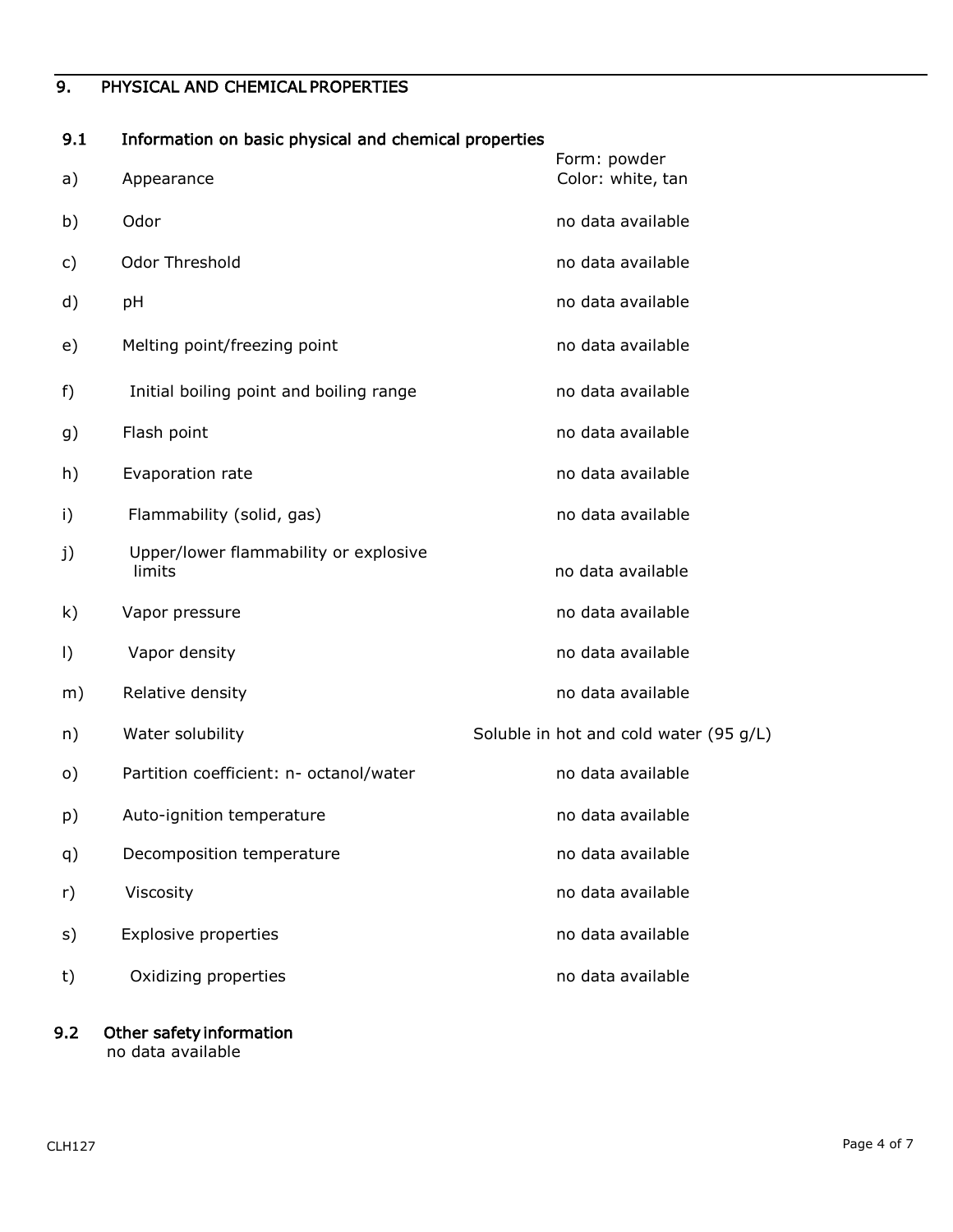# 10. STABILITY AND REACTIVITY

## 10.1 Reactivity

no data available

### 10.2 Chemical stability Stable under recommended storage conditions.

- 10.3 Possibility of hazardous reactions no data available
- 10.4 Conditions to avoid no data available
- 10.5 Incompatible materials no data available

# 10.6 Hazardous decomposition products Under normal conditions of storage and use, hazardous decomposition products should not be produced.

## 11. TOXICOLOGICAL INFORMATION

## 11.1 Information on toxicological effects

Acute toxicity: no data available

Inhalation: no data available

Dermal: no data available

### Skin corrosion/irritation

no data available

Serious eye damage/eye irritation no data available

Respiratory or skin sensitization no data available

Germ cell mutagenicity no data available

### **Carcinogenicity**

This material has not been classified by IARC, OSHA, ACGIH, EPA, or NTP as to its carcinogenicity, however, some studies have shown that this material may induce certain types of cancers.

- IARC: No component of this product present at levels greater than or equal to 0.1% is identified as probable, possible or confirmed human carcinogen by IARC.
- ACGIH: No component of this product present at levels greater than or equal to 0.1% is identified as a carcinogen or potential carcinogen by ACGIH.
- NTP: No component of this product present at levels greater than or equal to 0.1% is identified as a known or anticipated carcinogen by NTP.
- OSHA: No component of this product present at levels greater than or equal to 0.1% is identified as a carcinogen or potential carcinogen by OSHA.

### Reproductive toxicity

no data available

### Specific target organ toxicity - single exposure

Inhalation - May cause respiratoryirritation.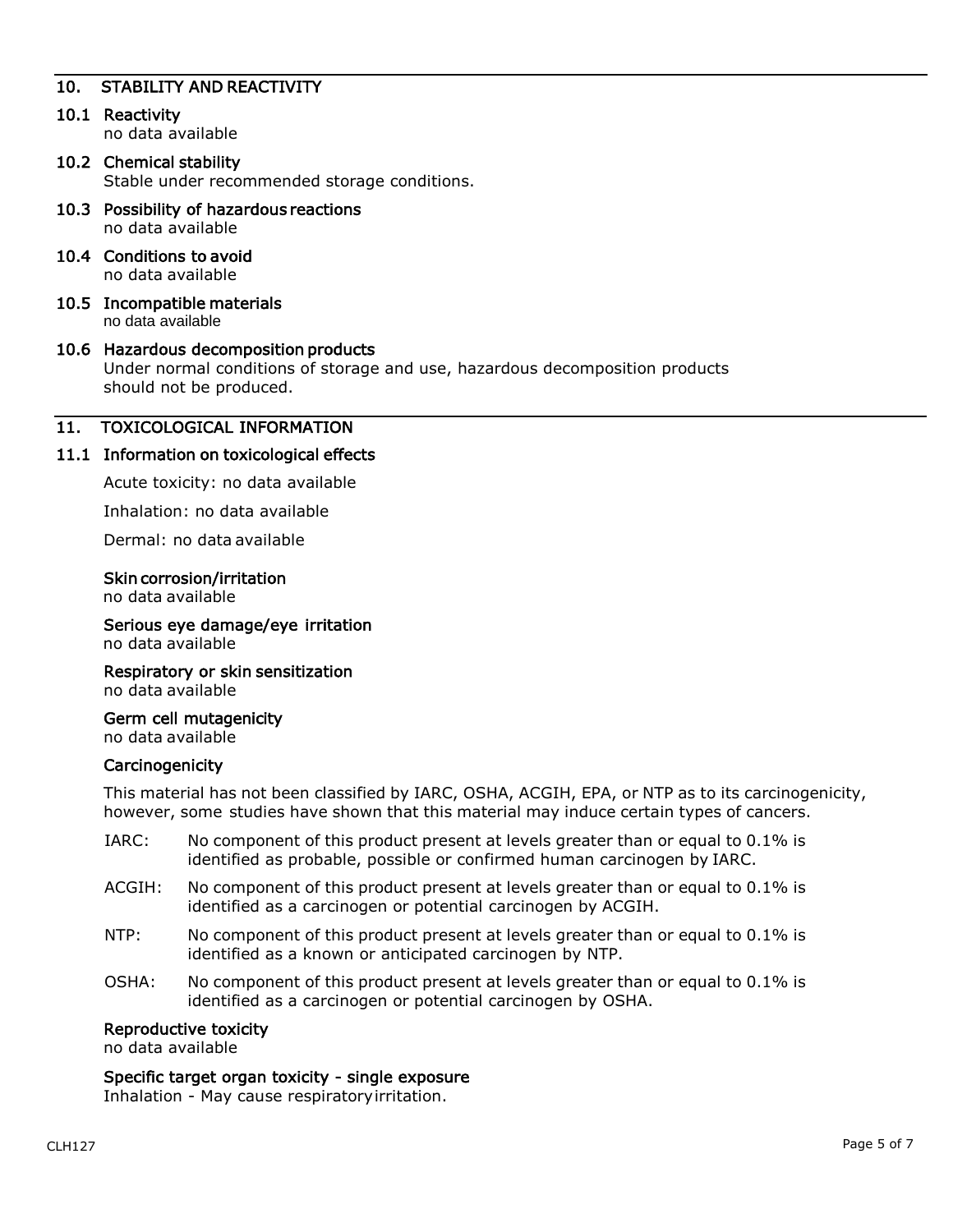## Specific target organ toxicity - repeated exposure

no data available

## Aspiration hazard

no data available

## Additional Information

To the best of our knowledge, the chemical, physical, and toxicological properties have not been thoroughly investigated.

# 12. ECOLOGICAL INFORMATION

12.1 Toxicity

no data available

- 12.2 Persistence and degradability no data available
- 12.3 Bioaccumulative potential no data available

## 12.4 Mobility in soil

no data available

12.5 Results of PBT and vPvB assessment PBT/vPvB assessment not available as chemical safety assessment not required/not conducted

#### 12.6 Other adverse effects no data available

# 13. DISPOSAL CONSIDERATIONS

## 13.1 Waste treatment methods

## Product

Offer surplus and non-recyclable solutions to a licensed disposal company. Contact a licensed professional waste disposal service to dispose of this material.

## Contaminated packaging

Dispose of as unused product.

## 14. TRANSPORT INFORMATION

## DOT (US)

Not dangerous goods

## IMDG

Not dangerous goods

IATA

Not dangerous goods

# 15. REGULATORY INFORMATION

## SARA 302 Components

SARA 302: No chemicals in this material are subject to the reporting requirements of SARA Title III, Section 302.

## SARA 313 Components

SARA 313: This material does not contain any chemical components with known CAS numbers that exceed the threshold (De Minimis) reporting levels established by SARA Title III, Section313.